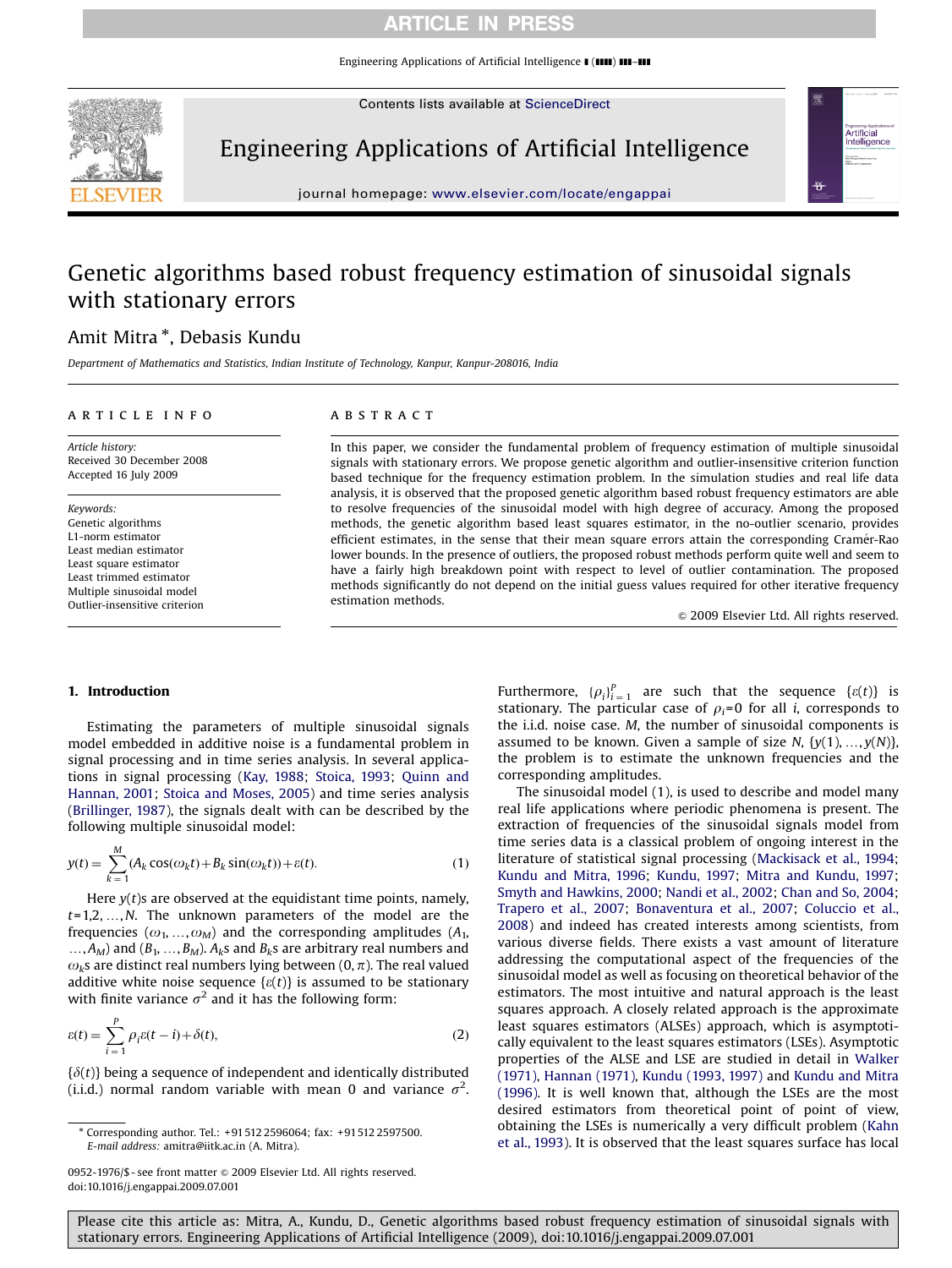## 2 **A. Mitra, D. Kundu / Engineering Applications of Artificial Intelligence [ (1111) 111-111**

minima spaced  $O(N^{-1})$  apart, making the gradient based search methods of general non-linear optimization ineffective without excellent starting values. Several methods are available in the literature to obtain the LSEs efficiently, but unfortunately all the methods are quite sensitive to the initial value chosen. It is further observed in [Rice and Rosenblatt \(1988\)](#page-9-0), that unless the frequencies are resolved at the first step with order  $O(N^{-1})$ , the failure to converge to global minima may give a very poor estimate of the amplitudes. Thus, fitting these multiple sinusoidal models can involve daunting computational difficulties. The problem can be further complicated in case outliers are present in the dataset.

In this paper, we develop genetic algorithm based frequency estimation methods optimizing outlier-insensitive criterion functions. The aim here is to find an algorithm, under the assumption of stationary additive noise random variable, whose performance significantly does not depend on initial guess values (or intervals), and also have a high breakdown point with respect to outliers present in the data. Recently, [Smyth and Hawkins \(2000\)](#page-9-0) proposed an algorithm based on elemental sets for robust frequency estimation, under the assumption of independently and identically distributed (i.i.d.) normal random variables. Contrary to the remarks made in [Smyth and Hawkins \(2000\)](#page-9-0) that the genetic algorithms does not seem to be a suitable approach for this problem (under i.i.d. setup), especially with the presence of outlier, we observe that the proposed genetic algorithm based methods perform quite satisfactorily even in the dependent noise structure.

The rest of the paper is organized as follows. In Section 2, we give the least squares and the L1-norm formulation of the frequency estimation problem. In Section 3, we will give a brief review of the outlier-insensitive criterion functions. Section 4 presents the proposed genetic search based iterative algorithms for robust frequency estimation. The empirical studies, implementing the proposed algorithms, will be presented in Sections 5. Finally, the conclusions will be discussed in Section 6.

## 2. Least squares and L1-norm estimators

The least squares estimators of the parameters for the model (1) are the minimizers of the criterion function:

$$
\psi(\omega, \mathbf{A}, \mathbf{B}) = \sum_{t=1}^{N} \left[ y(t) - \sum_{k=1}^{M} (A_k \cos(\omega_k t) + B_k \sin(\omega_k t)) \right]^2, \tag{3}
$$

where  $\omega = (\omega_1, ..., \omega_M)^T$  is the vector of frequencies and  $\mathbf{A} = (A_1, \ldots, A_M)^T$  and  $\mathbf{B} = (B_1, \ldots, B_M)^T$  are the amplitude vectors. Here  $T$ , denotes transpose of a vector or of a matrix. The sinusoidal model parameters estimated through minimization of (3) has the smallest least squares distance to the observed data.  $\omega$ , **A** and **B** obtained by minimizing (3) are called the non-linear least squares (NLS) estimators. When the noise  $\varepsilon(t)$  is white Gaussian, the NLS estimators are same as the maximum likelihood estimators.

For the sinusoidal model (1), the criterion function (3) can conveniently be concentrated with respect to the conditionally linear parameters A and B. Introducing the notations:

$$
Y = [y(1), y(2), \dots, y(N)]^{T},
$$
\n(4)

$$
A(\omega) = \begin{bmatrix} \cos(\omega_1) & \sin(\omega_1) & \cdots & \cos(\omega_M) & \sin(\omega_M) \\ \vdots & \vdots & \vdots & \vdots \\ \cos(\omega_1 N) & \sin(\omega_1 N) & \cdots & \cos(\omega_M N) & \sin(\omega_M N) \end{bmatrix}, \quad (5)
$$

$$
\underset{\sim}{\alpha} = [A_1, B_1, \dots, A_M, B_M]^T, \tag{6}
$$

we can write 
$$
\psi(\omega, \mathbf{A}, \mathbf{B})
$$
 as

$$
\psi(\omega, \mathbf{A}, \mathbf{B}) = (\mathbf{Y} - A(\omega) \; \alpha)^T (\mathbf{Y} - A(\omega) \; \alpha).
$$
\n(7)

With distinct frequencies, if  $N \geq 2M$  the Vandermonde matrix  $A(\omega)$  is of rank 2M and  $(A(\omega))^T A(\omega))^{-1}$  exists. We thus observe that the vectors  $\omega$  and  $\alpha$  which minimize (3) are given by

$$
\hat{\omega}_{LSE} = \underset{\omega}{\arg \max} [\underline{Y}^T A(\omega) (A(\omega)^T A(\omega))^{-1} A(\omega)^T \underline{Y}], \tag{8}
$$

$$
\hat{\alpha}_{LSE} = (A(\omega)^T A(\omega))^{-1} A(\omega)^T \times \left| \omega \right| = \hat{\omega}_{LSE}.
$$
\n(9)

It is well known that the least square estimators for this problem are optimal under various considerations on the noise sequence. It is observed that, under the i.i.d. assumption on the noise sequence, the estimators are strongly consistent [\(Kundu and](#page-9-0) [Mitra, 1996\)](#page-9-0), asymptotically normal with a covariance matrix that coincides with the Cramér-Rao bound under the normality assumption. It is further observed that the LSEs under the dependent error structure are also strongly consistent and asymptotic normal [\(Kundu, 1993](#page-9-0)).

As an alternate to the above LSE formulation of the problem, we can use L1-norm formulation, which is often used in the literature of robust regression. The L1-norm estimates of the parameters of the multiple sinusoidal model (1) are obtained by minimizing

$$
\phi(\omega, \mathbf{A}, \mathbf{B}) = \sum_{t=1}^{N} \left| y(t) - \sum_{k=1}^{M} (A_k \cos(\omega_k t) + B_k \sin(\omega_k t)) \right|.
$$
 (10)

The non-linear optimization problem (10) is solved using standard non-linear optimization routines in order to get the L1 norm estimates. The L1-norm estimators, also called the least absolute deviation (LAD) estimators, correspond to the maximum likelihood estimators under the assumption that noise are i.i.d. with double exponential distribution. In recent literatures of signal processing, use of modified simplex algorithm is proposed for obtaining the L1-norm estimates. The estimates are then computed using the Barrodale–Roberts modified simplex algorithm [\(Barrodale and Roberts, 1973, 1974\)](#page-9-0). For a more detailed review of L1-norm techniques, readers are referred to [Bloomfield](#page-9-0) [and Steiger \(1983\)](#page-9-0).

## 3. Outlier-insensitive criterion functions

The conventional estimates that are found by the least squares criterion, i.e. minimizing the sum of squares of all the N residuals, are motivated by the ideas of statistical efficiency. However, the estimates are inappropriate if some of the observations are contaminated. The L1-norm estimates are potentially better options in situations where the dataset contains outliers. Deviating from the use of usual sum of square errors or sum of absolute errors criterion functions, literature of robust regression provides us with alternate criterion functions that are relatively insensitive to the presence of outliers in the data. The primary aim of these outlier-insensitive criteria is to protect the estimate from such outlier contamination.

Among the most widely used specialized outlier-sensitive criterion functions, are the least trimmed (LT) sum and the least median (LM) criteria. We now formulate the criteria to be used in the robust frequency estimation methods proposed in this paper.

## 3.1. Least trimmed criterion

Let  $e_{(1)}^2 < e_{(2)}^2 < \ldots, \, < e_{(N)}^2$  be N ordered estimated squared residuals, for an estimated value of A, B,  $\omega$ . The unordered  $e(i)^2s$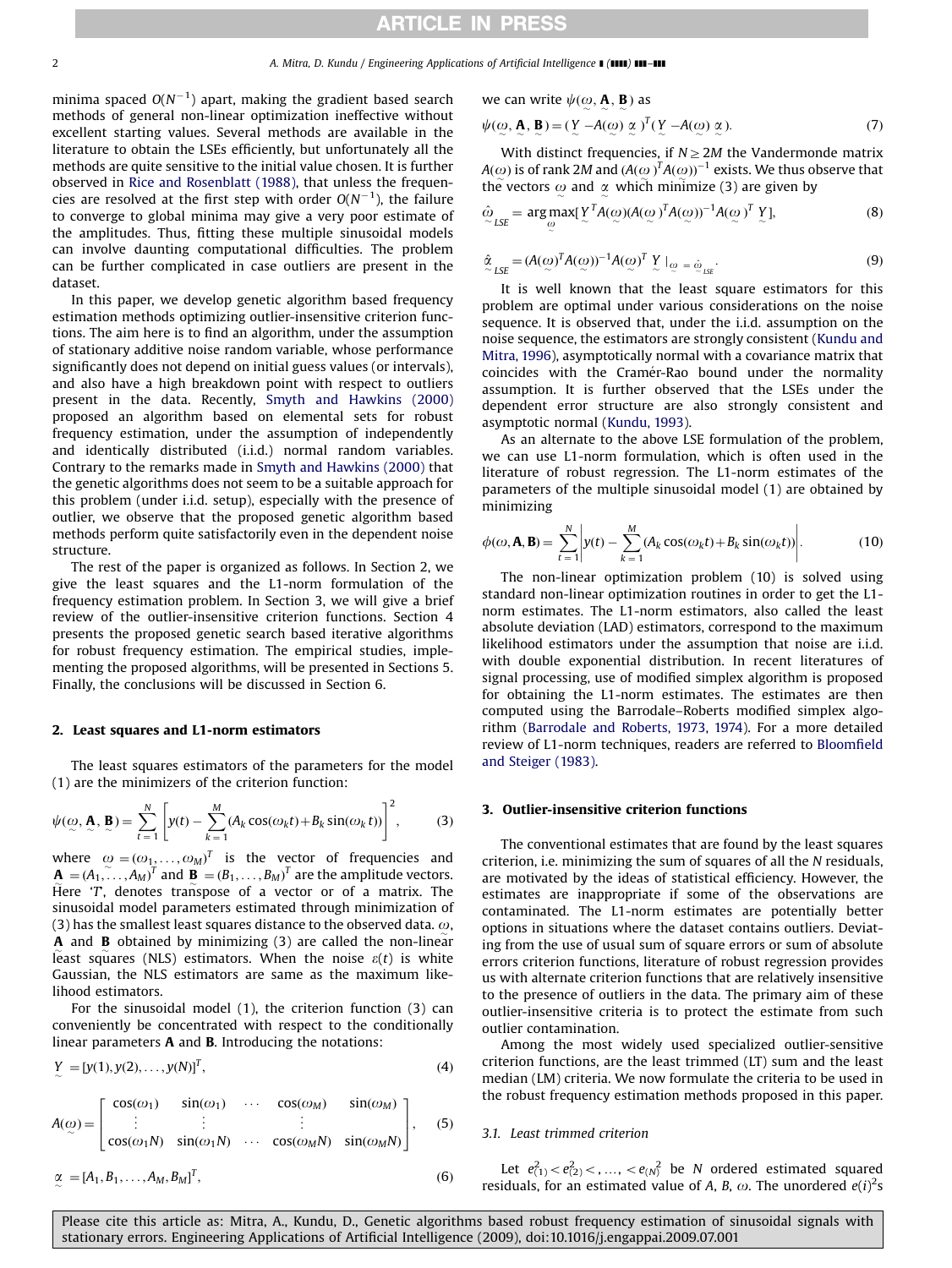for the model (1) are given by

$$
e(t)_{\mathbf{A},\mathbf{B},\omega}^{2} = \left(y(t) - \sum_{k=1}^{M} (A_{k}\cos(\omega_{k}t) + B_{k}\sin(\omega_{k}t))\right)^{2}; t = 1, 2, ..., N.
$$
\n(11)

The least trimmed (sum of) squares (LTS) estimator, proposed in [Rousseeuw \(1984\)](#page-9-0), is found by finding the parameters that satisfy

$$
\underset{\omega, \Delta, \mathbf{B}}{\text{Min}} \sum_{t=1}^{h} e_{(t)}^2. \tag{12}
$$

It is well known ([Rousseeuw, 1984\)](#page-9-0) that the best robustness property is obtained when  $h=N/2$ , approximately. In this case a breakdown point of 50% is attained. Higher efficiency of the estimates is obtained with lower trimming proportions. We consider in the present paper, a 50% trimming.

Alternatively, under L1-norm estimation setup, we can similarly define a least trimmed (sum of) absolute (LTA) deviation estimator. The LTA deviation estimator is found by finding the parameters that satisfy

$$
\underset{\omega,\mathbf{A},\mathbf{B}}{\text{Min}} \sum_{t=1}^{h} |e_{(t)}|,\tag{13}
$$

where  $|e_{(1)}| < |e_{(2)}| < \ldots, < |e_{(N)}|$  be N ordered absolute residuals, the unordered  $|e(t)|$ s for model (1) are given by

$$
|e(t)| = \left| y(t) - \sum_{k=1}^{M} (A_k \cos(\omega_k t) + B_k \sin(\omega_k t)) \right|; t = 1, 2, ..., N.
$$
 (14)

Once again we consider a 50% trimming for the LTA based estimators in the present paper.

### 3.2. Least median criterion

The least median squares (LMS) estimator is obtained by finding the model parameters that minimizes the hth-ordered squared residual, i.e.  $e_{(h)}^2$ , where h is usually taken as h=[N/  $2]+[(p+1)/2]$ , p denotes the number of parameters in the model. This estimator was introduced in [Rousseeuw \(1984\)](#page-9-0) (see also [Rousseeuw, 1988;](#page-9-0) [Rousseeuw and Leroy, 1987](#page-9-0)).

Similar to the LMS estimator, we can define the least median absolute (LMA) estimator as the estimator that is obtained by finding the parameters that minimize the hth-ordered absolute residual, i.e.  $|e_{(h)}|$ , with appropriate choice of h.

#### 4. Proposed robust frequency estimation methods

In this section, we present the proposed genetic algorithm based frequency estimation techniques for the multiple sinusoidal model.

We propose six different estimators based on genetic algorithm and different criterion functions. These estimators are: (i) genetic algorithm based least square estimator (GA-LS), (ii) genetic algorithm based least trimmed square estimator (GA-LTS), (iii) genetic algorithm based least median square estimator (GA-LMS), (iv) genetic algorithm based L1-norm estimator (GA-L1), (v) genetic algorithm based least trimmed absolute deviation estimator (GA-LTA), (vi) genetic algorithm based least median absolute deviation estimator (GA-LMA).

We first present the algorithm for the GA-LS estimator. In the genetic search formulation of the GA-LS estimator of the parameters of the model (1), we take the objective function (8) as the fitness function in the genetic search setup and aim to find the optimum member through repeated applications of the three genetic operators of selection, crossover and mutation, over the successive generations. The parameter space,  $\Omega^{freq}$  for the frequency vector,  $\omega = (\omega_1, \dots, \omega_M)^T$ , for the sinusoidal model (1) is given by

$$
\Omega^{\text{freq}} = (0, 1) \times (0, 1) \times \dots \times (0, 1) \subset \mathfrak{R}^M. \tag{15}
$$

We first obtain the binary chromosomal representation of the parameter space. We form, for any possible solution belonging to the original parameter space  $\Omega^{freq}$ , a binary string of length  $M \times p$ . Where,  $p$  denotes the length of the binary bit representation of any component of the parameter vector  $\omega$ , i.e. for each of the unknown frequencies, we obtain a *p*-bit coded binary representation. It is however well known that ordinary binary coding can result in search process being deceived, i.e. unable to efficiently locate the global minima, due to large hamming distances in the representational mapping between adjacent values [\(Hollstien,](#page-9-0) [1971\)](#page-9-0). A hamming distance, between two binary strings is defined as minimum number of bits that must be changed in order to convert one bit string into another. In order to avoid the abovementioned problem, a Gray coding approach of the original binary strings is adopted. The literature of GA and its applications report that Gray coding exhibits accelerated convergence rate of the objective function, and provides better accuracy than the binary coded GA ([Caruana and Schaffer, 1988](#page-9-0); [Yokose et al., 2000\)](#page-9-0). Superior performance of a Gray coded GA is mainly attributed to the fact that Gray codes do not bias the searching direction, as in the case of ordinary binary coding, having a large hamming distance between adjacent values. A Gray code represents each number in the sequence of integers  $\{0,1,\ldots, 2^K-1\}$  as a binary string of length  $K$  in an order such that adjacent integers have Gray code representations that differ in only one bit position. Use of Gray code thus allows, going through the integer sequence requiring flipping just one bit at a time. This is called the adjacency property of Gray codes. Gray code takes a binary sequence and shuffles it to form some new sequence with the adjacency property. We use here a Gray coding derived from the initial binary coding.

To initialize the genetic search, we populate an initial population of a pre-determined size. Each member of this initial population is a randomly chosen parameter vector  $\omega^0 \in \Omega^{freq}$ , coded to get the chromosomal string representation of bit length  $M \times p$ . The ranking based fitness of each of the members of this initial population is evaluated according to the criterion (8). For a detailed discussion on various selection procedures, see for example [Goldberg \(1989\)](#page-9-0). Using a stochastic sampling with replacement approach, we next populate fit parents pool, size of the pool depending on the generation gap. From the selected parent pool, we select pairs in order and apply a two-point crossover (with a pre-assigned crossover probability), exchanging genetic material of parents to obtain new chromosomes. Crossover produces new individuals that have some parts of both the parent's genetic material. An example of a multipoint crossover is illustrated in [Fig. 1.](#page-3-0)

Mutation is applied on the mated chromosome strings with a low pre-assigned mutation probability. Mutation is considered to be the genetic operator that ensures that the probability of searching any given string will never be zero and thus has the effect of tending to inhibit the possibility of convergence of the GA to a local optimum. Mutation changes the genetic representation of the chromosomes according to a probabilistic rule. In the binary string representation, mutation will cause a single bit to change its state, i.e.  $0 \Rightarrow 1$  or  $1 \Rightarrow 0$ .

An elitist strategy is used to fill the generation gap. An elitist strategy [\(De Jong, 1975](#page-9-0); [Thierens, 1997](#page-9-0)) is adopted while populating a new generation. Elitism encourages the inclusion of highly fit chromosome strings, from earlier generations, in the subsequent generations. The fractional difference between the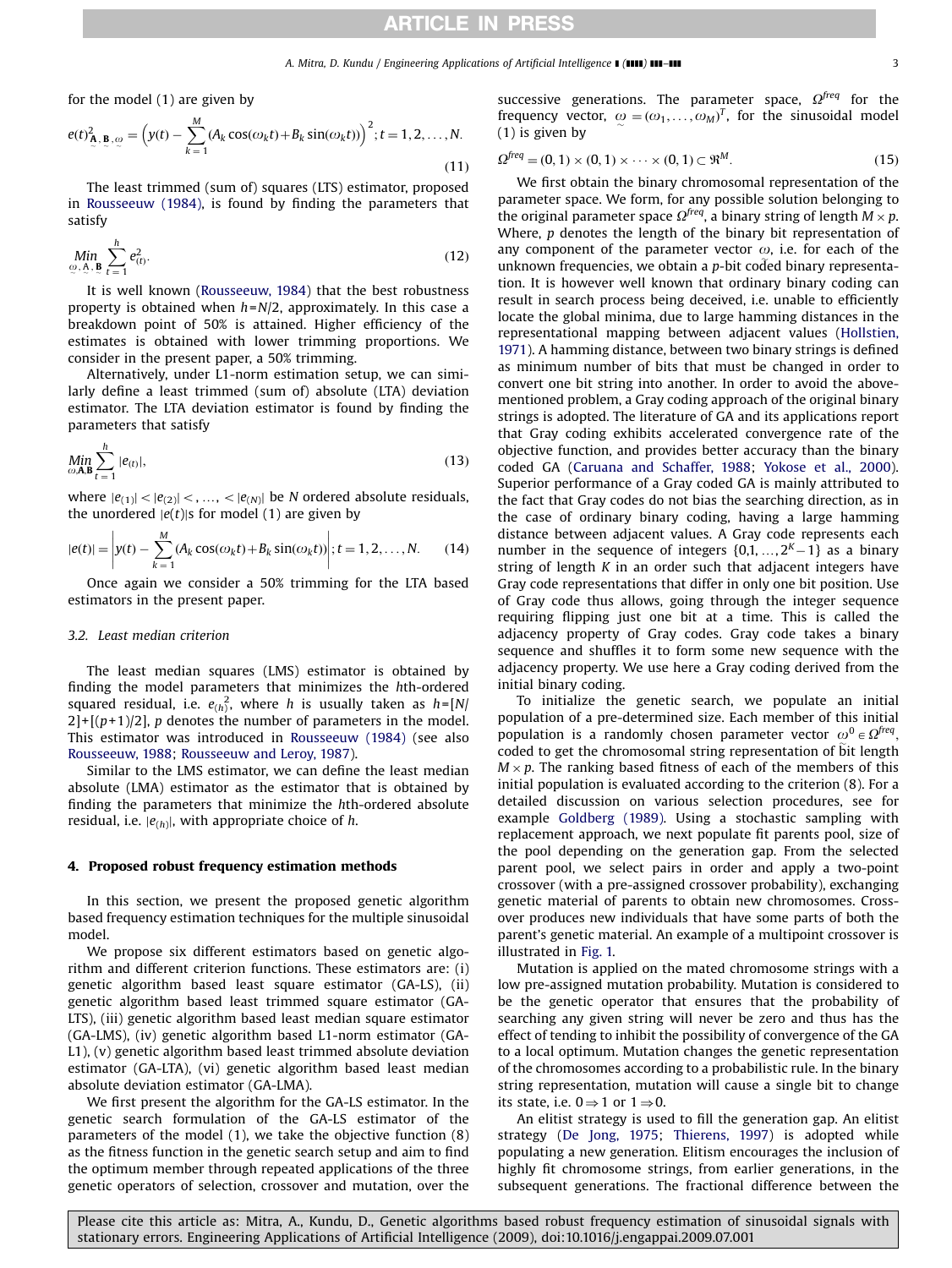<span id="page-3-0"></span>4 A. Mitra, D. Kundu / Engineering Applications of Artificial Intelligence **[(1111) 111-111** 



Fig. 1. Example of a 4-point crossover.

number of chromosomes in the old population and the number of new chromosomes produced by selection and recombination is termed as the generation gap. Under the elitist approach, a fraction (based on the value of the pre-determined generation gap) of the most-fit individuals is deterministically allowed to propagate through successive generations.

Since GA is a stochastic optimization algorithm, the application of conventional termination criteria becomes problematic in GA based optimization procedure. We follow here the most commonly adopted practice, where the cycles of selection, crossover and mutation is carried on until a pre-determined number of generations have been completed or no better solution is found after a pre-determined number of successive generations have evolved, whichever is earlier. We walk through the GA steps repeatedly, until the termination criterion is reached.

After completion of each generation, we preserve the information regarding the most fit, i.e. the parameter vector that is the best solution for the optimization of (3) ((8) for frequency estimation), in that generation. The GA based least square (GA-LS) solution of  $\omega$ , say  $\hat{\omega}_{\text{GALSE}}$ , is the most-fit individual evolving among all the generations, at the point when termination criterion is reached. Once we obtain  $\hat{\omega}_{\mathsf{GA-LSE}}^{\vphantom{\dagger}}$  , the estimates of the conditionally linear parameters, the amplitudes,  $\alpha$ , may be obtained using (9).

The algorithmic steps for the proposed procedure are given below:

Step 1: Randomly initialize initial population generation (of a pre-determined size) of chromosomes of Gray coded binary strings of length  $M \times p$ , each of these chromosomes is the coded binary representation of a possible solution for the least square frequency estimation problem.

Step 2: Decode the Gray coded binary strings using a linear scaling.

Step 3: Evaluate the objective function (8) for each of the decoded strings and obtain their fitness values using a ranking based approach. Preserve the information about the string with highest fitness value.

Step 4: Using a stochastic sampling with replacement approach, populate fit parents pool, size of the pool depending on the generation gap.

Step 5: From the selected parents pool, we select pairs in order and apply a two-point crossover (with a pre-assigned crossover probability), exchanging genetic material of parents to obtain new chromosomes.

Step 6: Apply mutation on the mated chromosome strings with small pre-assigned mutation probability.

Step 7: Use elitist strategy to fill the generation gap. Step 8: Repeat the steps 2–7 till maximum number of generations is reached or no better solution is found after the pre-determined maximum number of generations is reached. Step 9:  $\hat{\omega}_{\text{GA-LSE}}$  is the most-fit decoded string found among all the generations.

Step 10: Calculate the estimates of the conditionally linear parameters  $\alpha$  through (9).

For the GA-LTS estimator, we consider the 3M dimensional model parameter vector as  $\eta = (A_1, B_1, \omega_1, \ldots, A_M, B_M, \omega_M)$  and consider the objective functioñ as

$$
\min_{\omega, \mathbf{A}, \mathbf{B}} \sum_{t=1}^{[N/2]} e_{(t)}^2.
$$
\n(16)

where  $e_{(1)}^2 < e_{(2)}^2 < \cdots < e_{(N/2)}^2$  are [N/2] smallest squared residuals, the unordered squared residuals,  $e(t)^2$ s, are given by (11). The parameter space,  $\Omega$  for the present setup for the model (1) is given by

$$
\Omega = (-\infty, \infty) \times (-\infty, \infty) \times (0, 1) \cdots (-\infty, \infty) \times (-\infty, \infty) \times (0, 1) \subset \mathfrak{R}^{3M}.
$$
\n(17)

Similar to the GA-LS method, we first obtain the binary chromosomal representation of the parameter space  $\Omega$ . We form, for any possible solution belonging to the original parameter space  $\Omega$ , a binary string of length 3Mp. p denotes the length of the binary bit representation of any component of the parameter vector  $\eta$ .

The algorithmic steps for obtaining the GA-LTS estimator is similar to the steps followed to obtain the GA-LS estimates with the difference that in Step 1 we initialize the initial population now with binary strings of length 3Mp and in Step 9 we obtain the GA-LTS estimates of the entire parameter vector.

For the GA-LMS estimator, the objective function in the GA-LTS setup is replaced by

$$
\min_{\omega, \mathbf{A}, \mathbf{B}} \quad e_{([N/2]+[(p+1)/2])}^2. \tag{18}
$$

The parameter space and the algorithmic steps remain same as that of GA-LTS estimator. For the L1-norm based estimators, namely the GA-L1 estimator, the GA-LTA estimator and the GA-LMA estimator, the parmeter space remains (17). The objective function for the GA-L1 estimator is given by

$$
\underset{\mathbf{A}, \ \mathbf{B}, \ \mathbf{\omega}}{\text{Min}} \sum_{t=1}^{N} \left| y(t) - \sum_{k=1}^{M} (A_k \cos(\omega_k t) + B_k \sin(\omega_k t)) \right|.
$$
 (19)

The algorithmic steps remain the same as the steps for obtaining GA-LTS estimator. The objective function for the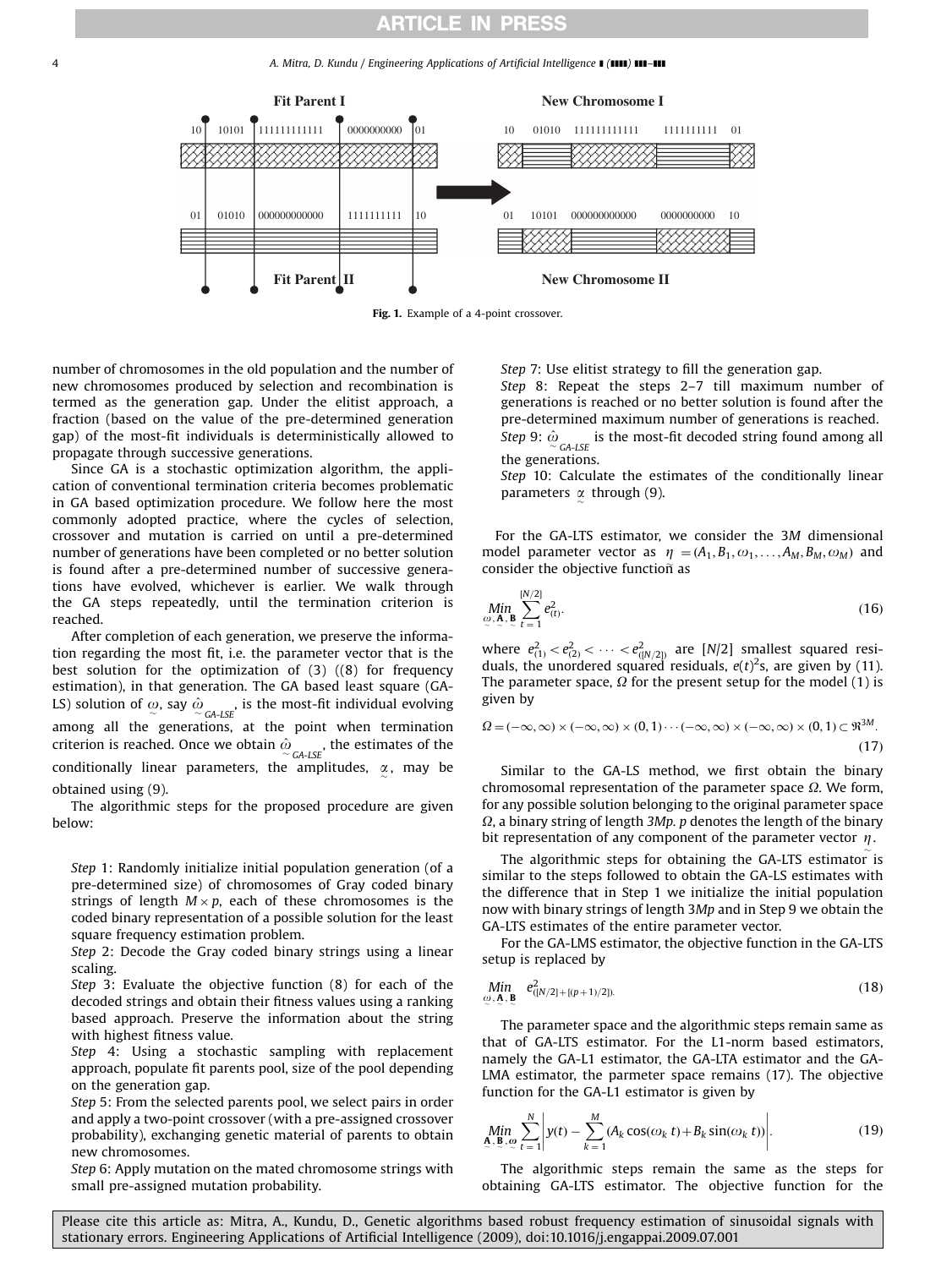#### A. Mitra, D. Kundu / Engineering Applications of Artificial Intelligence  $\blacksquare$  ( $\blacksquare\blacksquare\blacksquare$ )  $\blacksquare\blacksquare\blacksquare\blacksquare\blacksquare$

<span id="page-4-0"></span>GA-LTA estimator is given by

$$
\underset{\omega, \mathbf{A}, \mathbf{B}}{\text{Min}} \sum_{t=1}^{[N/2]} |e_{(t)}|.
$$
\n(20)

where  $|e_{(1)}| < |e_{(2)}| < \cdots < |e_{(N/2)}|$  are [N/2] smallest absolute deviations, the unordered  $|e(t)|$ s for model (1) are given by (14). Finally, for the GA-LMA estimator, the objective function for the GA procedure is given by

$$
\min_{\omega, \mathbf{A}, \mathbf{B}} |e_{([N/2]+[(p+1)/2])}|.
$$
\n(21)

#### 5. Simulation studies and real life data analysis

In this section, we will apply the proposed procedures of GA based frequency estimation techniques for frequency estimation of various simulated sinusoidal models. We will also perform extensive simulation studies to investigate the possible effect of outliers present in the data. In the simulation studies, we consider both dependent error as well as independent error structures. We report here the performance of the following estimators: (i) genetic algorithm based least square estimator (GA-LS), (ii) genetic algorithm based least trimmed square estimator (GA-LTS), (iii) genetic algorithm based least median square estimator (GA-LMS), (iv) genetic algorithm based L1-norm estimator (GA-L1), (v) genetic algorithm based least trimmed absolute deviation estimator (GA-LTA), (vi) genetic algorithm based least median absolute deviation estimator (GA-LMA). Real life data analysis using the proposed methods will also be presented.

#### 5.1. Simulation results for independent error structure

In this subsection, we present the empirical studies for 1 component and 2-component simulated sinusoidal models with independent error structure. For the purpose of comparing the performance of the proposed robust methods with the elemental set based robust frequency estimates of [Smyth and Hawkins](#page-9-0) [\(2000\)](#page-9-0), we consider the same models as reported therein. We report the average estimates, the root mean square errors (RMSE) and the standard deviations (St. Dev.) over 100 simulation runs. The random numbers are generated using MATLAB random number generator.

#### 5.1.1. One sinusoid

We consider the following one-component sinusoidal model

$$
y(t) = \cos(\omega t + \phi) + \varepsilon(t); \quad t = 1, 2, \dots, N. \tag{22}
$$

The true value of the frequency of the simulation model is  $\omega$ =0.5 and that of  $\phi$  is 0.1.  $\varepsilon(t)$  is taken as i.i.d. normal noise sequence, with mean zero and standard deviation  $\sigma$ =0.2. The sample size is taken as 100. The Cramér-Rao bound, which is same as the asymptotic variance of the LSE ([Kundu and Mitra, 1996\)](#page-9-0), for the frequency parameter is 9.6E-07. For each of the simulated datasets, we estimated the frequency using the methods described in Section 4. The particular choice of the genetic parameters for the genetic formulation setup for the simulation model is given in Table 1.

The trimmed proportions for GA-LTS are taken as 50% and 80% and for the GA-LTA it is taken as 50%. The root mean square errors (RMSE), the average estimates and the standard deviation over 100 simulations for the frequency is computed for all the proposed methods. We also report, for comparison, the corresponding result of the best performing robust frequency estimate of [Smyth and Hawkins \(2000\).](#page-9-0) We also investigate the performance of the proposed estimators when data contains 30%

### Table 1

Choice of genetic parameters for the simulations for model (22).

| Genetic parameter                          | Values                |
|--------------------------------------------|-----------------------|
| Number of chromosomes in one population    | 200                   |
| Bits of precision                          | 80                    |
| Coding                                     | Gray coding           |
| Scaling                                    | Linear                |
| Range of parameters for initial population | $\omega \in [0, \pi]$ |
| Crossover probability                      | 0.70                  |
| Crossover method                           | $2$ -point            |
| Mutation probability                       | 0.01                  |
| Elitism                                    | Top 10%               |
| Maximum number of generation               | 200                   |

#### Table 2

Simulation results for one cosine signal model (22).

| Method                                                                                                          | No outlier                                                         |                                                                           |                                                                           | 30% outlier                                                        |                                                                           |                                                                           |
|-----------------------------------------------------------------------------------------------------------------|--------------------------------------------------------------------|---------------------------------------------------------------------------|---------------------------------------------------------------------------|--------------------------------------------------------------------|---------------------------------------------------------------------------|---------------------------------------------------------------------------|
|                                                                                                                 | Average                                                            | St. Dev.                                                                  | <b>RMSE</b>                                                               | Average                                                            | St. Dev.                                                                  | <b>RMSE</b>                                                               |
| GA-LS<br><b>GA-LTS</b><br><b>GA-LMS</b><br>$GA-L1$<br><b>GA-LTA (50)</b><br><b>GA-LTA (80)</b><br><b>GA-LMA</b> | 0.5001<br>0.5001<br>0.5002<br>0.5002<br>0.5004<br>0.5002<br>0.5004 | 0.00099<br>0.00104<br>0.00127<br>0.00101<br>0.00121<br>0.00103<br>0.00105 | 0.00099<br>0.00105<br>0.00128<br>0.00102<br>0.00124<br>0.00104<br>0.00109 | 1.4750<br>0.5004<br>0.5008<br>0.5004<br>0.5004<br>0.5002<br>0.5004 | 0.79855<br>0.00116<br>0.00153<br>0.00153<br>0.00134<br>0.00119<br>0.00112 | 1.26025<br>0.00126<br>0.00172<br>0.00158<br>0.00141<br>0.00120<br>0.00118 |

outliers. Outliers were generated to have standard deviations 100 times that of the good observations. The outliers were associated to a randomly selected subset of 30 observations. The results for the no outlier and the outlier scenarios are presented in Table 2.

From the results for the non-outlier case, we observe that the proposed estimators perform quite well, even for the trimmed cases. Among the proposed estimators, GA-LS and GA-L1 performs the best. The performance of the GA-LS is almost fully efficient (98%) and better than the best performing estimators ELS-LS, LTS-LI1-MM and LMS-LI1-MM (efficiency 94%) reported in [Smyth and](#page-9-0) [Hawkins \(2000\).](#page-9-0) We further observe that the best performing method in the non-outlier case, the GA-LS method fails completely in the presence of outliers. The performance of the GA-L1 method is still quite promising. However, much better results are obtained with genetic algorithm based trimmed and least median criterion functions. The best results are obtained for the GA-LMA method. The performance of the GA-LTS with 50% trimming and the GA-LTA (80%) method is also quite encouraging. For the outlier scenario, the performances of the proposed GA-LMA and GA-LTA (80%) are better than the best performing method LTS-L1-MM (with St. Dev. and RMSE 0.00127) of [Smyth and Hawkins \(2000\).](#page-9-0)

#### 5.1.2. Two sinusoids

We consider the following two-component sinusoidal model

$$
y(t) = \cos(\omega_1 t + \phi_1) + \cos(\omega_2 t + \phi_2) + \varepsilon(t); \quad t = 1, 2, \dots N,
$$
 (23)

where we take the true values of the frequencies of the simulation model as  $\omega_1$ =0.3 and  $\omega_2$ =0.7 and that of  $\phi_1$  as 0.2 and  $\phi_2$  as 0.1.  $\varepsilon(t)$  is taken as i.i.d. normal noise sequence, with mean zero and standard deviation  $\sigma$ =0.2. The sample size is taken as 100. The Cramér-Rao bounds for the frequency parameters are same and equal to 9.6E-07. For each of the simulated dataset, we estimated the frequencies using the methods described in Section 3. The choice of the genetic parameters for the two-component sinusoidal model is similar to the ones mentioned for the one-component model (Table 1). However, to accommodate for higher-dimensional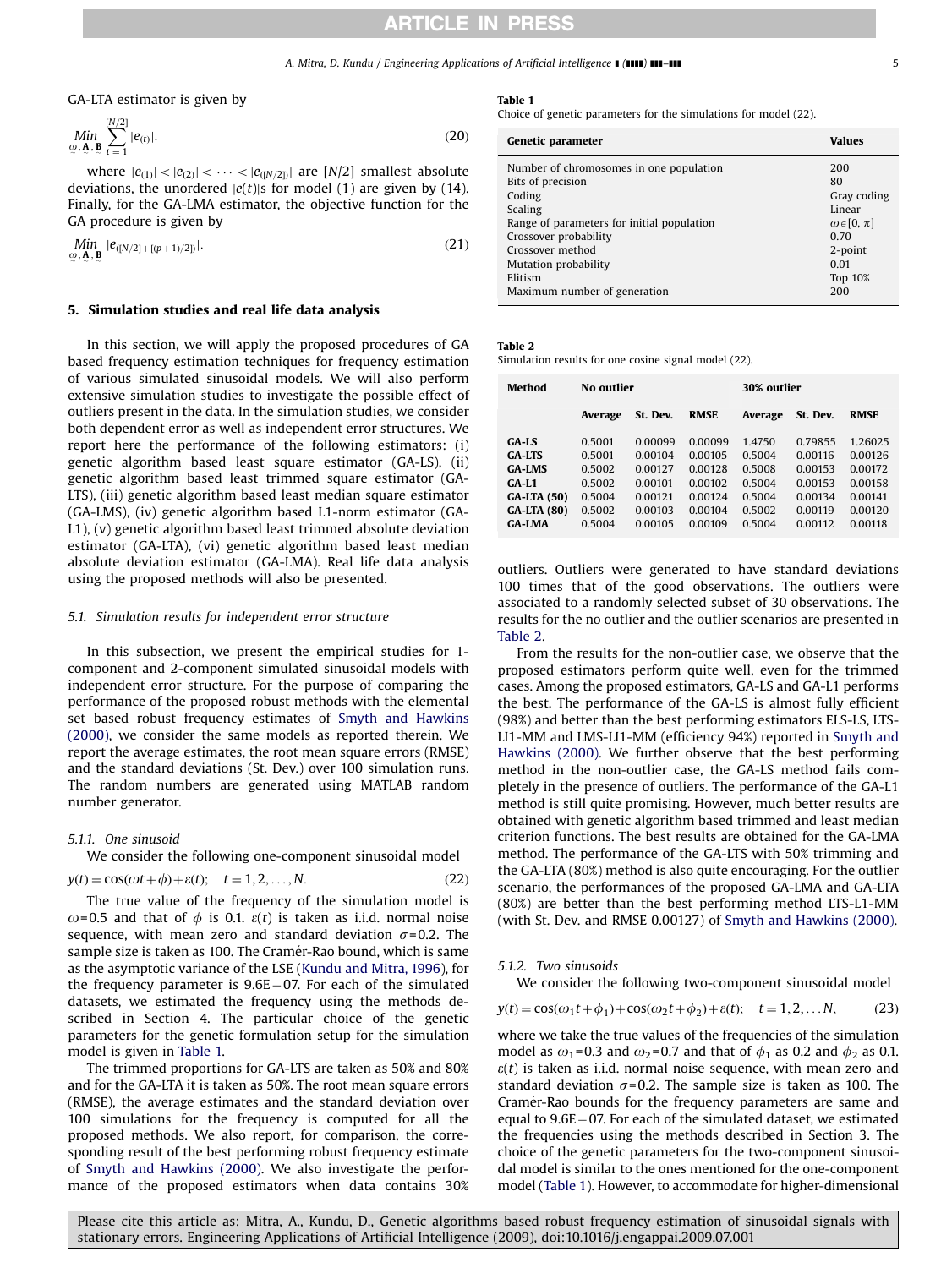#### 6 **A. Mitra, D. Kundu / Engineering Applications of Artificial Intelligence 1 (1111) 111-111**

| Table 3                                                   |  |  |  |
|-----------------------------------------------------------|--|--|--|
| Simulation results for the two cosine signals model (23). |  |  |  |

| Frequency      | Method        | No outlier |          |             | 30% outlier |          |             |
|----------------|---------------|------------|----------|-------------|-------------|----------|-------------|
|                |               | Average    | St. Dev. | <b>RMSE</b> | Average     | St. Dev. | <b>RMSE</b> |
| $\omega$ = 0.7 | $GA$ -LS      | 0.6999     | 0.00075  | 0.00075     | 1.9237      | 0.77294  | 1.44734     |
|                | <b>GA-LTS</b> | 0.6998     | 0.00123  | 0.00124     | 0.7000      | 0.00137  | 0.00137     |
|                | <b>GA-LMS</b> | 0.6999     | 0.00108  | 0.00108     | 0.7000      | 0.00121  | 0.00121     |
|                | $GA-L1$       | 0.7001     | 0.00092  | 0.00092     | 0.6999      | 0.00151  | 0.00151     |
|                | <b>GA-LTA</b> | 0.6999     | 0.00127  | 0.00127     | 0.6998      | 0.00138  | 0.00139     |
|                | <b>GA-LMA</b> | 0.7001     | 0.00116  | 0.00116     | 0.6999      | 0.00128  | 0.00128     |
| $\omega$ = 0.3 | $GA$ -LS      | 0.3002     | 0.00067  | 0.00069     | 0.9250      | 0.70135  | 0.93941     |
|                | <b>GA-LTS</b> | 0.3004     | 0.00103  | 0.00106     | 0.3005      | 0.00113  | 0.00125     |
|                | <b>GA-LMS</b> | 0.3006     | 0.00102  | 0.00107     | 0.3009      | 0.00114  | 0.00147     |
|                | $GA-L1$       | 0.3002     | 0.00081  | 0.00097     | 0.3008      | 0.00124  | 0.00148     |
|                | <b>GA-LTA</b> | 0.3004     | 0.00123  | 0.00127     | 0.3008      | 0.00146  | 0.00169     |
|                | <b>GA-LMA</b> | 0.3007     | 0.00110  | 0.00117     | 0.3009      | 0.00124  | 0.00153     |

parameter space, we form a larger chromosome pool (350) for each population. The root mean square errors (RMSE), the average estimates and the standard deviations over 100 simulations for all the frequencies are computed for all the proposed methods. Once again we also report, for comparison, the corresponding results of the best performing robust frequency estimate of [Smyth and](#page-9-0) [Hawkins \(2000\)](#page-9-0). Similar to the one-component model, we also investigate the performance of the proposed estimators when data contains 30% outliers. Once again outliers were generated to have standard deviations 100 times that of the good observations. The outliers were associated to a randomly selected subset of 30 observations. The results for the outlier as well as the non-outlier cases are presented in Table 3.

From the results of the two-component model, we observe that for the no-outlier scenario, GA-LS and GA-L1 methods perform the best. These estimators give super efficient estimates in the sense that their MSEs are lower than the corresponding Cramér-Rao bounds. The performances of GA-LS (efficiency of 131% for the higher frequency and 124% for the lower frequency) and GA-L1 (efficiency 113% for the higher frequency and 102% for the lower frequency) are much better than [Smyth and Hawkins \(2000\)](#page-9-0) elemental set based methods (the reported maximum efficiency of 109% is reported for the higher frequency and 104% for the lower frequency). The performances of the genetic algorithm based trimmed criterion function estimators are also reasonably good. The results for the two-component sinusoidal model with 30% outliers are qualitatively same as the results of the one sinusoid. The results once again indicate satisfactory performance of the proposed robust estimators.

## 5.2. Simulation results for dependent error structure

In this subsection, we present the simulation studies for sinusoidal models with dependent error structure.

## 5.2.1. One sinusoid

We consider the following one-component sinusoidal model

 $y(t) = 5.0 \cos(0.4t) + 4.0 \sin(0.4t) + \varepsilon(t); \quad t = 1, 2, \dots, N.$  (24)

The error structure of  $\varepsilon(t)$  is taken as

$$
\varepsilon(t) = 0.3\varepsilon(t-1) + \delta(t),\tag{25}
$$

where  $\delta(t)$ s are i.i.d. normal noise sequence, with mean zero and standard deviation  $\sigma$ . We consider two different values of  $\sigma$ , 0.01 and 0.05. The sample size is taken as 100. For each of the simulated datasets, we estimated the frequency using the



Fig. 2. A representative dataset of one-component dependent error ( $\sigma$ =0.01) sinusoidal model containing 30% outlier and the corresponding GA-L1fit for model (24).

methods described in Section 4. The choices of the genetic parameters for the genetic formulation setup for the simulation model are as in [Table 1.](#page-4-0) The trimming proportions for GA-LTS and GA-LTA are taken as 80%. The root mean square errors (RMSE), the average frequency estimates and the associated standard deviations over 100 simulations are computed for all the proposed methods. The theoretical asymptotic standard deviation of the least squares estimator for  $\sigma$ =0.01 is 1.044E-5 and that for  $\sigma$ =0.05 is 5.218E – 5. We next investigate the performance of the proposed estimators when data contains 30% outliers, under the correlated error structure. Outliers were generated to have standard deviations 100 times that of the good observations and associated to a randomly selected subset of 30 observations. Two representative plots of 30% outlier dataset in the dependent error setup and the corresponding GA-L1 fit of the data are given in Figs. 2 and 3. The results for the non-outlier as well as the outlier scenarios are presented in [Table 4.](#page-6-0)

We observe that the proposed methods are able to resolve the unknown frequency with high level of accuracy for dependent error structure as well. For the non-outlier scenario, GA-LS performs the best closely followed by GA-L1. Even the performances of the least trimmed and least median based approaches provide fairly accurate estimates. From the simulations of the outlier study, we observe that the proposed robust frequency estimation methods perform quite well. While the performance of

Please cite this article as: Mitra, A., Kundu, D., Genetic algorithms based robust frequency estimation of sinusoidal signals with stationary errors. Engineering Applications of Artificial Intelligence (2009), doi[:10.1016/j.engappai.2009.07.001](dx.doi.org/10.1016/j.engappai.2009.07.001)

 $\overline{a}$  3  $\overline{a}$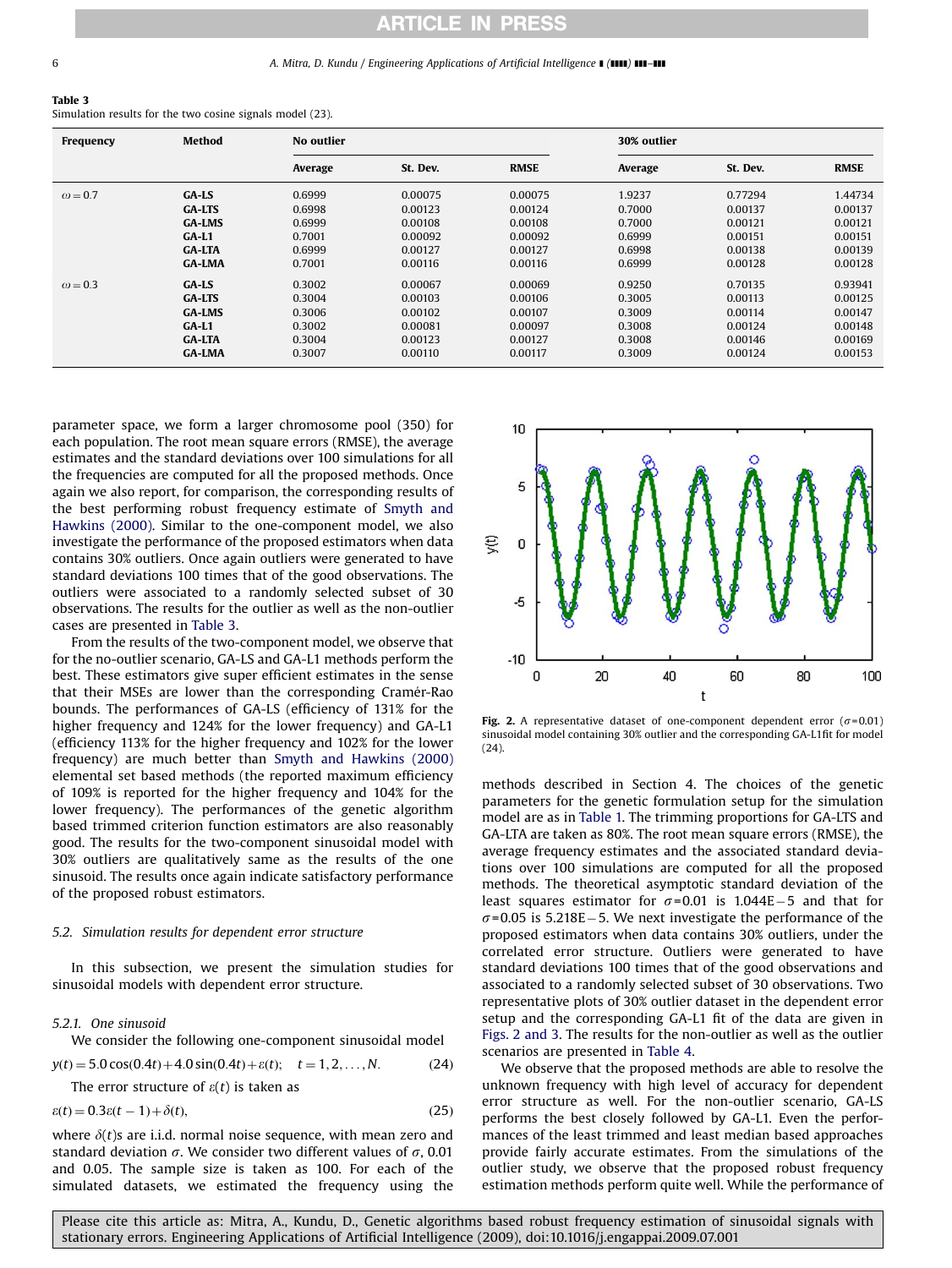<span id="page-6-0"></span>the GA-LS deteriorates significantly as compared to non-outlier case, the performance of GA-L1 and the least trimmed and least median approaches remain fairly stable even with 30% outlier contamination in the data. We had observed similar pattern for independent errors also. The GA-L1 estimator performs the best in this situation. A further investigation reveals that for  $\sigma \geq 0.1$ , the GA-LS totally breaks down, the robust frequency estimators still continue to give reasonably good results.



Fig. 3. A representative dataset of one-component dependent error ( $\sigma$ =0.05) sinusoidal model containing 30% outlier and the corresponding GA-L1fit for model (24).

#### Table 4

Simulation results for one sinusoid dependent error model (24).

#### 5.2.2. Two sinusoids

We consider the following two-component sinusoidal model

$$
y(t) = 1.0 \cos(0.3t) + 1.5 \sin(0.3t) + 2.5 \cos(0.8t)
$$
  
+2.0 \sin(0.8t) + \varepsilon(t); t = 1, 2, ..., n. (26)

The error structure of  $\varepsilon(t)$  is taken as  $\varepsilon(t) = 0.3\varepsilon(t-1) + \delta(t)$ , where  $\delta(t)$ s are i.i.d. normal random variables, with mean zero and standard deviation  $\sigma$ . The sample size is taken as 75. We have considered two different values of  $\sigma$ , 0.01 and 0.1. Performances of the proposed estimators with 30% outlier contamination are also investigated. As in the previous cases, outliers were generated to have standard deviations 100 times that of the good observations and are associated to a randomly selected subset. For each of the simulated datasets, we estimated the frequencies using the methods described in Section 4. The choice of the parameters for the genetic formulation setup for the two-component dependent error simulation model is similar to that of the twocomponent independent error model. The results for the lower of the two sinusoids are presented in Table 5 and the results for the higher of the two sinusoids are presented in [Table 6](#page-7-0). A representative plot of 30% outlier dataset in the two-component dependent error setup is given in [Fig. 4](#page-7-0) and the data along with the fit corresponding to GA-L1 solution is given in [Fig. 5](#page-7-0).

For the two-component model non-outlier cases, we observe that the GA-LS performs the best closely followed by GA-L1. The theoretical asymptotic standard deviation of the LSE of  $\omega$ =0.8 at  $\sigma$ =0.01 is 9.738E-6 and that for  $\sigma$ =0.1 is 9.738E-5 and the asymptotic standard deviation of the LSE of  $\omega$ =0.3 at  $\sigma$ =0.01 is

| $\sigma$ | Method        | No outlier |              |              | 30% outlier |              |              |
|----------|---------------|------------|--------------|--------------|-------------|--------------|--------------|
|          |               | Average    | St. Dev.     | <b>RMSE</b>  | Average     | St. Dev.     | <b>RMSE</b>  |
| 0.01     | <b>GA-LS</b>  | 0.4000     | $1.009E - 5$ | $1.011E - 5$ | 0.4000      | $3.218E - 4$ | $3.227E - 4$ |
|          | <b>GA-LTS</b> | 0.4000     | $4.363E - 5$ | $4.364E - 5$ | 0.4000      | $4.828E - 5$ | $4.842E - 5$ |
|          | <b>GA-LMS</b> | 0.4000     | $5.433E - 5$ | $5.455E - 5$ | 0.4000      | $6.705E - 5$ | $6.709E - 5$ |
|          | $GA-L1$       | 0.4000     | $1.336E - 5$ | $1.339E - 5$ | 0.4000      | $1.849E - 5$ | $1.875E - 5$ |
|          | <b>GA-LTA</b> | 0.4000     | $6.937E - 5$ | $6.999E - 5$ | 0.4000      | $7.003E - 5$ | $7.011E - 5$ |
|          | <b>GA-LMA</b> | 0.4000     | $7.444E - 5$ | $7.447E - 5$ | 0.4000      | $7.460E - 5$ | $7.476E - 5$ |
| 0.05     | GA-LS         | 0.4000     | $5.174E - 5$ | $5.282E - 5$ | 0.4000      | $1.355E - 3$ | $1.356E - 3$ |
|          | <b>GA-LTS</b> | 0.4000     | $1.179E - 4$ | $1.179E - 4$ | 0.4000      | $1.556E - 4$ | $1.557E - 5$ |
|          | <b>GA-LMS</b> | 0.4000     | $1.330E - 4$ | $1.331E - 4$ | 0.4000      | $1.432E - 4$ | $1.464E - 4$ |
|          | $GA-L1$       | 0.4000     | $5.543E - 5$ | $5.735E - 5$ | 0.4000      | $9.303E - 5$ | $9.309E - 5$ |
|          | <b>GA-LTA</b> | 0.4000     | $1.086E - 4$ | $1.094E - 4$ | 0.4000      | $1.105E - 4$ | $1.112E - 4$ |
|          | <b>GA-LMA</b> | 0.4000     | $1.219E - 4$ | $1.229E - 5$ | 0.4000      | $1.237E - 4$ | $1.249E - 4$ |

#### Table 5

Simulation results for the lower of the two sinusoids for model (26).

| $\sigma$ | Method        | No outlier |              |              | 30% outlier |              |              |
|----------|---------------|------------|--------------|--------------|-------------|--------------|--------------|
|          |               | Average    | St. Dev.     | <b>RMSE</b>  | Average     | St. Dev.     | <b>RMSE</b>  |
| 0.01     | GA-LS         | 0.3000     | $7.082E - 5$ | $7.117E - 5$ | 0.3000      | $1.296E - 3$ | $1.296E - 3$ |
|          | <b>GA-LTS</b> | 0.3000     | $1.890E - 4$ | $1.918E - 4$ | 0.3000      | $4.922E - 4$ | $4.930E - 4$ |
|          | <b>GA-LMS</b> | 0.2999     | $6.064E - 4$ | $6.161E - 4$ | 0.3000      | $7.171E - 4$ | $7.183E - 4$ |
|          | $GA-L1$       | 0.3000     | $9.723E - 5$ | $9.753E - 5$ | 0.3000      | $1.265E - 4$ | $1.290E - 4$ |
|          | <b>GA-LTA</b> | 0.3000     | $2.703E - 4$ | $2.717E - 4$ | 0.3000      | $2.989E - 4$ | $2.997E - 4$ |
|          | <b>GA-LMA</b> | 0.3000     | $6.398E - 4$ | $6.398E - 4$ | 0.3000      | $6.652E - 4$ | $6.658E - 4$ |
| 0.1      | GA-LS         | 0.3000     | $6.021E - 4$ | $6.036E - 4$ | 0.3366      | $1.057E - 1$ | $1.119E - 1$ |
|          | <b>GA-LTS</b> | 0.3000     | $6.930E - 4$ | $6.934E - 4$ | 0.3000      | $8.987E - 4$ | $8.987E - 4$ |
|          | <b>GA-LMS</b> | 0.2999     | $8.027E - 4$ | $8.030E - 4$ | 0.3000      | $8.991E - 4$ | $8.996E - 4$ |
|          | $GA-L1$       | 0.3000     | $6.151E - 4$ | $6.157E - 4$ | 0.3000      | $7.816E - 4$ | $7.832E - 4$ |
|          | <b>GA-LTA</b> | 0.3001     | $6.703E - 4$ | $6.800E - 4$ | 0.3001      | $7.870E - 4$ | $7.884E - 4$ |
|          | <b>GA-LMA</b> | 0.3000     | $8.834E - 4$ | $8.365E - 4$ | 0.3000      | $8.966E - 4$ | $8.969E - 4$ |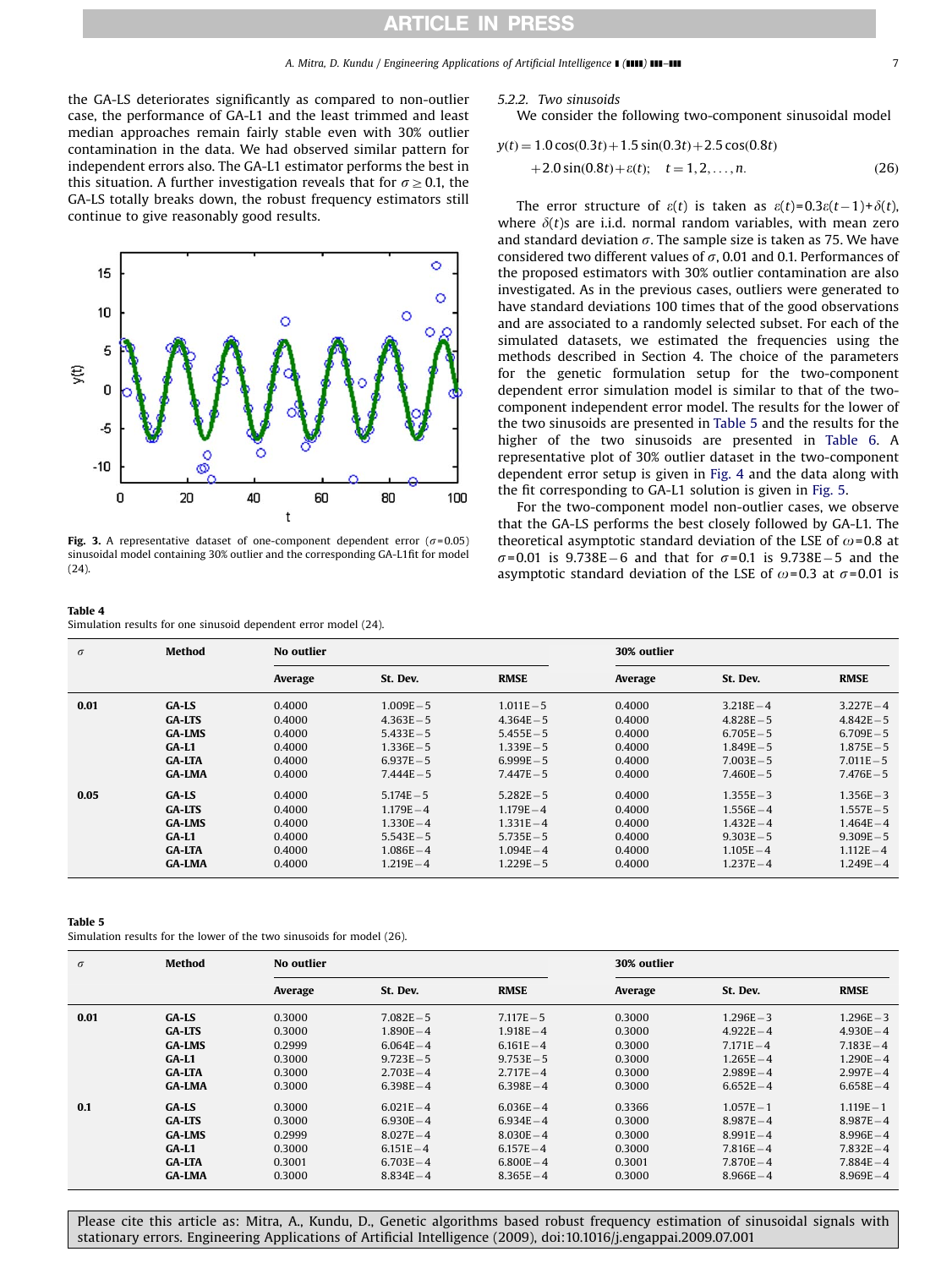#### <span id="page-7-0"></span>8 **A. Mitra, D. Kundu / Engineering Applications of Artificial Intelligence 1 (1111) 111-111**

#### Table 6

Simulation results for the higher of the two sinusoids for model (26).

| $\sigma$ | Method        | <b>No Outlier</b> |              |              |         |              |              |
|----------|---------------|-------------------|--------------|--------------|---------|--------------|--------------|
|          |               | Average           | St. Dev.     | <b>RMSE</b>  | Average | St. Dev.     | <b>RMSE</b>  |
| 0.01     | GA-LS         | 0.8000            | $3.650E - 5$ | $3.678E - 5$ | 0.8001  | $8.241E - 4$ | $8.312E - 4$ |
|          | <b>GA-LTS</b> | 0.8000            | $9.397E - 5$ | $9.416E - 5$ | 0.8000  | $2.040E - 4$ | $2.044E - 4$ |
|          | <b>GA-LMS</b> | 0.8001            | $2.153E - 4$ | $2.346E - 4$ | 0.8000  | $3.454E - 4$ | $3.485E - 4$ |
|          | $GA-L1$       | 0.8000            | $4.911E - 5$ | $4.911E - 5$ | 0.8000  | $6.465E - 5$ | $6.558E - 5$ |
|          | <b>GA-LTA</b> | 0.8000            | $9.362E - 5$ | $9.363E - 5$ | 0.8000  | $9.448E - 5$ | $9.450E - 5$ |
|          | <b>GA-LMA</b> | 0.8000            | $2.230E - 4$ | $2.236E - 4$ | 0.8000  | $3.909E - 4$ | $3.931E - 4$ |
| 0.1      | $GA$ -LS      | 0.8000            | $2.962E - 4$ | $2.963E - 4$ | 0.7992  | $1.256E - 2$ | $1.262E - 2$ |
|          | <b>GA-LTS</b> | 0.8000            | $3.561E - 4$ | $3.571E - 4$ | 0.7999  | $5.707E - 4$ | $5.743E - 4$ |
|          | <b>GA-LMS</b> | 0.8000            | $5.257E - 4$ | $5.265E - 4$ | 0.8001  | $6.121E - 4$ | $6.151E - 4$ |
|          | $GA-L1$       | 0.8000            | $3.440E - 4$ | $3.450E - 4$ | 0.8000  | $4.283E - 4$ | $4.298E - 4$ |
|          | <b>GA-LTA</b> | 0.8000            | $3.710E - 4$ | $3.710E - 4$ | 0.8000  | $4.737E - 4$ | $4.738E - 4$ |
|          | <b>GA-LMA</b> | 0.8000            | $5.117E - 4$ | $5.121E - 4$ | 0.8000  | $5.516E - 4$ | $5.519E - 4$ |



Fig. 4. A representative dataset of two-component, dependent error sinusoidal model (26) containing 30% outlier.



Fig. 5. A representative dataset of two-component dependent error sinusoidal model containing 30% outlier and the corresponding GA-L1fit for model (26).

 $1.228E - 5$  and that for  $\sigma = 0.1$  is  $1.228E - 4$ . The GA-LS almost attains these above-mentioned asymptotic values for the respective frequencies. The GA estimators based on least trimmed (GA-LTS and GA-LTA) approaches also provide reasonably accurate estimates. For the outlier contaminated data, the performance of the GA-LS deteriorates significantly, especially for the higher  $\sigma$ value. The GA-L1 and the GA trimmed and median based approaches appear to be fairly robust with respect to outliers in the data. Among the robust methods GA-L1 performs the best.

## 5.3. Real life data analysis

In this subsection, we present the real life data analysis results. Two different datasets, the 'Circadian Rhythms' data and the 'Variable Star' data, are considered for analysis.

#### 5.3.1. Fitting Circadian Rhythms data

We consider the 'Circadian Rhythm' dataset. The data was collected at the Princeton University in the late 1960s under the direction of Dr. C.S. Pittendrich. In order to observe the periodicities in the behavior of Perognathus formosus (also called long-tail pocket mouse), a nocturnal mammal, the animal was given 8 days of 12 hours light and 12 hours darkness as an adjustment period, which was followed by about 73 days of constant darkness [\(Andrews and Herzberg, 1985\)](#page-9-0). The data are temperature recordings made at 2-min intervals over 3 months. It is known that problems occurred during the experiment associated with transient failures of the monitoring equipment and with imperfections in the data logging process. As a result of which the data contains a good proportion of outliers. The data have been downloaded from [http://www.statsci.org/data/general/](http://www.statsci.org/data/general/pformosu.html) [pformosu.html.](http://www.statsci.org/data/general/pformosu.html)

For the analysis of the Circadian Rhythms dataset, we analyze 20-min averages of the temperatures. We fit a one-component sinusoid model of the form

#### $y(t) = K + A \cos(\omega t) + B \sin(\omega t)$

to the Circadian data using GA-LTA (50% trimming) approach. The parameter initialization for genetic search is made in the following ranges:

Parameter Initialization range

| K        | $[Median(y(1)y(n))-50, Median(y(1)y(n))+50]$ |
|----------|----------------------------------------------|
| A        | $[-100, 100]$                                |
| B        | $[-100, 100]$                                |
| $\omega$ | $[0, \pi]$                                   |
|          |                                              |

The final fitted model, for the first 8 days data, arrived after 13 GA generations is given below:

 $y(t) = 370.49 + 20.69 \cos(0.08672t) + 12.12 \sin(0.08672t)$ .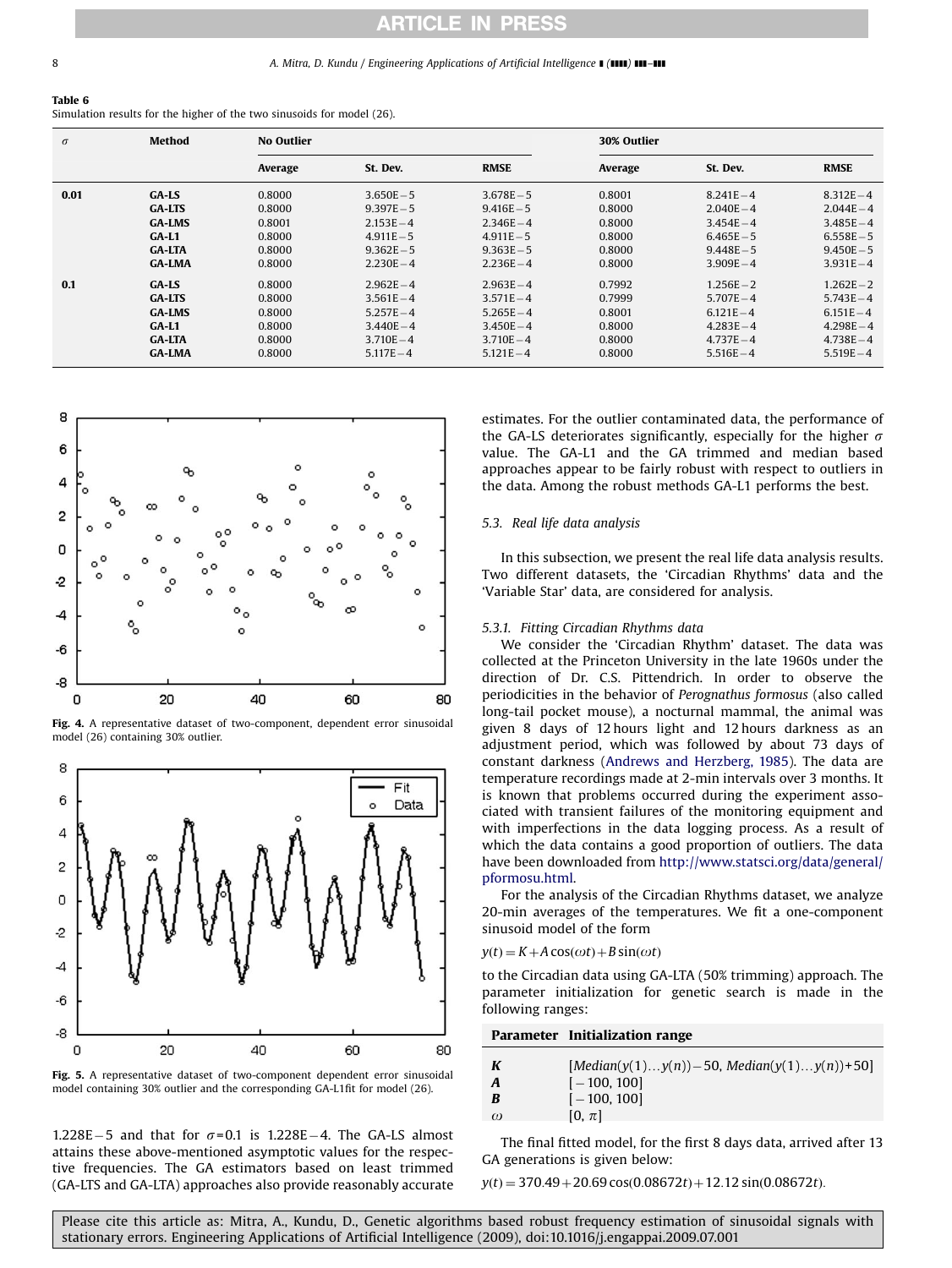A. Mitra, D. Kundu / Engineering Applications of Artificial Intelligence **[(IIII) III–III [11]** 







Fig. 7. Circadian data fitting using GA-LMA.

The plot of the fitted and the observed data with outliers is given in Fig. 6.

It is obvious from the data plot that the dataset contains a large number of outliers, but the fitted curve successfully ignores them and follows nicely the periodic pattern. The less obvious outliers, closer to the fitted curve, also do not distort the data fit. We get similar results using other proposed outlier-insensitive robust frequency estimation techniques. Fig. 7 gives fit of the data using GA-LMA estimator. The fitted model under this approach is

#### $y(t) = 369.84 + 19.01 \cos(0.08711t) + 12.51 \sin(0.0.08711t)$ .

Similar fits are observed for other methods, except the GA-LS method, which fails completely. Considering the same dataset, it is reported in [Smyth and Hawkins \(2000\)](#page-9-0) that the fitted frequency for the first 8 days to be 0.87273, which is very close to our frequency estimates.

### 5.3.2. Fitting Variable Star data

The variable star dataset is another important and very frequently used data. The determination of the periodicities of a variable star and the shape of its light curve is important in studies of stellar structure and evolution. The relationship between the period and magnitude is used to determine distances on a cosmic scale, for example. The data in this example gives observations on the magnitude of a variable star, made from the Mount Stromlo Observatory near Canberra in Australia over a period of about 250 days ([Reimenn, 1994\)](#page-9-0). Magnitudes were



Fig. 8. Variable star (blue band) data fitting using GA-LTA.

recorded separately for the blue and red bands. Observation times were irregularly spaced depending on the conditions of sky and the observation schedule. We consider here the analysis of blue band measurements. A number of observations were considered to be unreliable due to observation conditions. The data have been downloaded from [http://www.statsci.org/data/oz/ceph2.html.](http://www.statsci.org/data/oz/ceph2.html)

We fit a two-component sinusoid model of the form

 $y(t) = K + A_1 \cos(\omega_1 t) + B_1 \sin(\omega_1 t) + A_2 \cos(\omega_2 t) + B_2 \sin(\omega_2 t)$ 

using GA-LTA (50% trimming) approach. The initial population is populated from the following ranges of the respective parameters:

#### Parameter Initialization range

| K                    | [ <i>Median</i> ( $y(1) \dots y(n)$ ) – 0.5,<br>$Median(y(1)y(n))+0.5]$ |
|----------------------|-------------------------------------------------------------------------|
| $A_1, A_2$           | $[-0.5, 0.5]$                                                           |
| $B_1, B_2$           | $[-0.5, 0.5]$                                                           |
| $\omega_1, \omega_2$ | $[0, \pi]$                                                              |

The final fitted model is

 $y(t) = 0.01992 - 0.0128 \cos(0.1247t) + 0.2032 \sin(0.1247t)$ 

 $+0.4613 \cos(0.2467t) - 0.0532 \sin(0.2467t)$ .

The plot of the observed data and the fitted model is given in Fig. 8. We observe from the plot that the fit ignores the outliers and is able to trace the correct sinusoidal pattern.

[Smyth and Hawkins \(2000\)](#page-9-0) considered the same dataset for testing the usefulness of their robust frequency estimation technique. For implementation of their method, which requires time points to be equidistant, the data was first interpolated linearly onto an equally spaced grid of time points of the same length, no such preprocessing of the data is required for implementation of our methods. The estimated frequencies reported in [Smyth and Hawkins \(2000\)](#page-9-0) are 0.126 and 0.253, which once again are close to our frequency estimates.

The GA-LTA estimates of the frequencies 0.1247 and 0.2461 correspond to periods of 50 and 25 days. The star is therefore determined to be periodic with period of about 50 days.

## 6. Conclusion

In this paper, we propose genetic algorithm based robust frequency estimation techniques for multiple sinusoidal models with correlated error structures. The proposed methods use genetic search technique for optimizing various outlier-insensitive